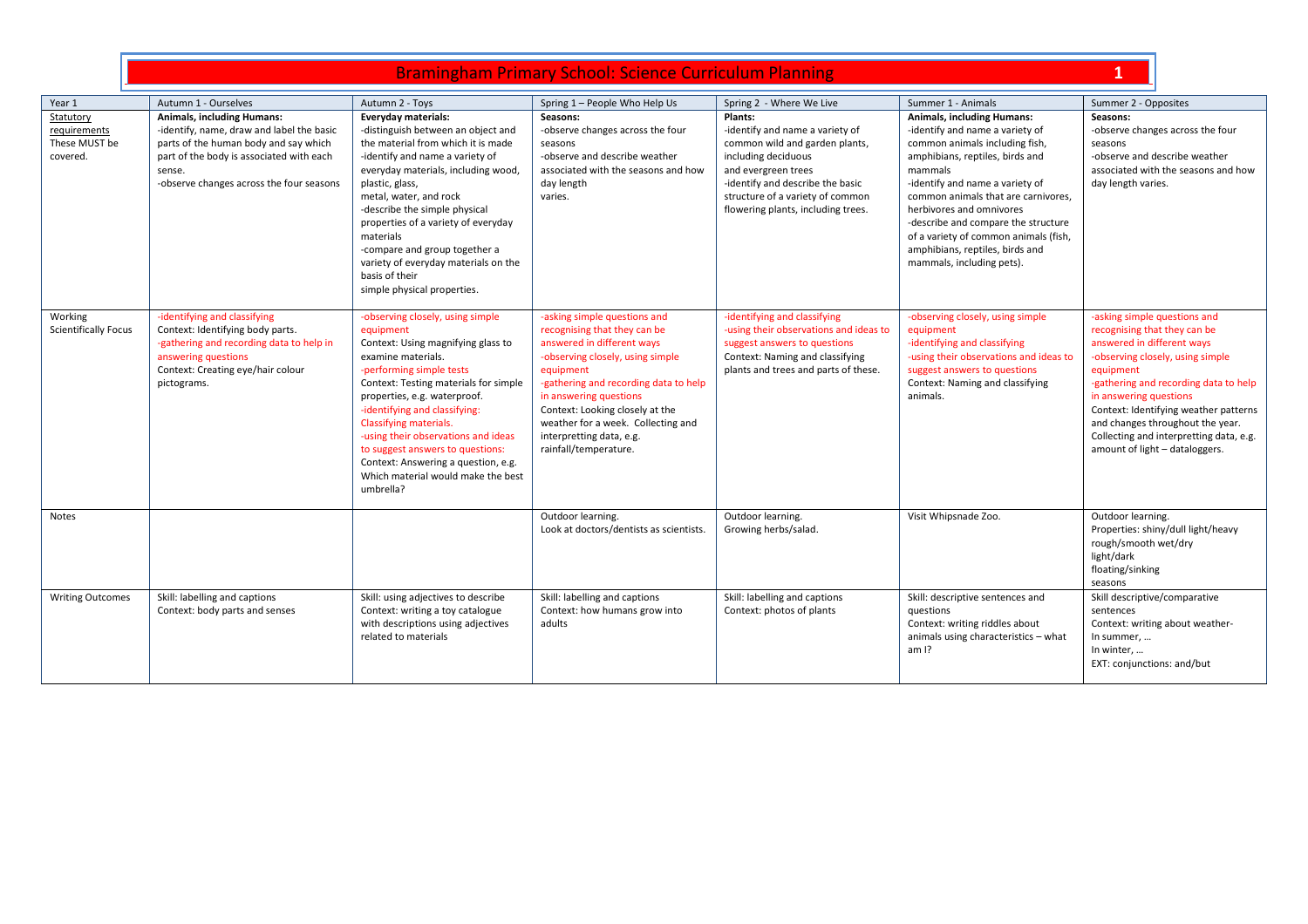| Year 2                                                 | Autumn 1 - Pirates                                                                                                                                                                                                                                                                                                                                                                                       | Autumn 2 - Fire Fire!                                                                                                                                                                                                 | Spring 1 - Island Adventures                                                                                                                                                                                                                                                                                                                                                | Spring 2 - Everything's Changing                                                                                                                                                                                                                                                                                                                                                           | Summer 1 - Superheroes                                                                                                                                                                                                                                                                                                                                                                                            | Summer 2 - Passport to the<br>World                                                                                                                                                                                                                                                                                                                                                                                                                                            |
|--------------------------------------------------------|----------------------------------------------------------------------------------------------------------------------------------------------------------------------------------------------------------------------------------------------------------------------------------------------------------------------------------------------------------------------------------------------------------|-----------------------------------------------------------------------------------------------------------------------------------------------------------------------------------------------------------------------|-----------------------------------------------------------------------------------------------------------------------------------------------------------------------------------------------------------------------------------------------------------------------------------------------------------------------------------------------------------------------------|--------------------------------------------------------------------------------------------------------------------------------------------------------------------------------------------------------------------------------------------------------------------------------------------------------------------------------------------------------------------------------------------|-------------------------------------------------------------------------------------------------------------------------------------------------------------------------------------------------------------------------------------------------------------------------------------------------------------------------------------------------------------------------------------------------------------------|--------------------------------------------------------------------------------------------------------------------------------------------------------------------------------------------------------------------------------------------------------------------------------------------------------------------------------------------------------------------------------------------------------------------------------------------------------------------------------|
| Statutory<br>requirements<br>These MUST be<br>covered. | Uses of everyday materials:<br>-identify and compare the suitability<br>of a variety of everyday materials,<br>including<br>wood, metal, plastic, glass, brick,<br>rock, paper and cardboard for<br>particular uses.                                                                                                                                                                                     | Uses of everyday materials:<br>-find out how the shapes of<br>solid objects made from some<br>materials can be changed by<br>squashing, bending, twisting<br>and stretching.                                          | Animals, including humans:<br>-notice that animals, including<br>humans, have offspring which<br>grow into adults.<br>-find out about and describe the<br>basic needs of animals, including<br>humans, for survival (water, food<br>and air)<br>-describe the importance for<br>humans of exercise, eating the<br>right amounts of different types<br>of food, and hygiene. | Plants:<br>-observe and describe how seeds<br>and bulbs grow into mature<br>plants<br>-find out and describe how plants<br>need water, light and a suitable<br>temperature to grow and stay<br>healthy.                                                                                                                                                                                    | Living things and their<br>habitats:<br>-explore and compare the<br>differences between things<br>that are living, dead, and things<br>that have never been alive<br>-identify that most living things<br>live in habitats to which they<br>are suited and describe how<br>different habitats provide for<br>the basic needs of different<br>kinds of animals and plants,<br>and how they depend on each<br>other | Living things and their habitats:<br>-identify and name a variety of<br>plants and animals in their<br>habitats, including micro-habitats<br>-describe how animals obtain<br>their food from plants and other<br>animals, using the idea of a<br>simple food chain, and identify<br>and name different sources of<br>food.                                                                                                                                                     |
| Working<br>Scientifically<br>Focus                     | -asking simple questions and<br>recognising that they can be<br>answered in different ways<br>-observing closely, using simple<br>equipment<br>-performing simple tests<br>-identifying and classifying<br>Context: Investigating the properties<br>of materials, e.g. buoyancy. Look at<br>inventors of new materials, e.g. John<br>Dunlop, Charles Macintosh or John<br>McAdam. Classifying materials. | -performing simple tests<br>-identifying and classifying<br>-using their observations and<br>ideas to suggest answers to<br>questions<br>Context: Investigating the<br>properties of materials:<br>reversible change. | -identifying and classifying<br>Context: Matching animals to<br>offspring.<br>-using their observations and<br>ideas to suggest answers to<br>questions<br>-gathering and recording data to<br>help in answering questions<br>Context: Collecting data around<br>diet. E.g. 'What do you have for<br>your snack?' Analysis of results.                                      | -asking simple questions and<br>recognising that they can be<br>answered in different ways<br>-observing closely, using simple<br>equipment<br>-performing simple tests<br>-using their observations and<br>ideas to suggest answers to<br>questions<br>-gathering and recording data to<br>help in answering questions<br>Context: investigating - a control<br>investigation on growing. | -asking simple questions and<br>recognising that they can be<br>answered in different ways<br>-identifying and classifying<br>-using their observations and<br>ideas to suggest answers to<br>questions<br>-gathering and recording data<br>to help in answering questions<br>Context: Researching -habitats.                                                                                                     | -asking simple questions and<br>recognising that they can be<br>answered in different ways<br>-observing closely, using simple<br>equipment<br>-identifying and classifying<br>-using their observations and<br>ideas to suggest answers to<br>questions<br>-gathering and recording data to<br>help in answering questions<br>Context: Investigating<br>microhabitats in local area. Use<br>equipment such as pootahs,<br>focus frames and magnifying<br>glasses and cameras. |
| <b>Notes</b>                                           |                                                                                                                                                                                                                                                                                                                                                                                                          | Visit from Fire Brigade.                                                                                                                                                                                              |                                                                                                                                                                                                                                                                                                                                                                             | Visit Stockwood Discovery Centre<br>- Life in a Garden.                                                                                                                                                                                                                                                                                                                                    |                                                                                                                                                                                                                                                                                                                                                                                                                   | Outdoor learning.                                                                                                                                                                                                                                                                                                                                                                                                                                                              |
| <b>Writing Outcomes</b>                                | Skill: report<br>Context: the best material for a pirate<br>boat                                                                                                                                                                                                                                                                                                                                         | Skill: recount<br>Context: 'GFoL burning<br>buildings', using photos                                                                                                                                                  | Skill: instructions<br>Context: how to look after a pet<br>(use chickens & gerbils)                                                                                                                                                                                                                                                                                         | Skill: methodology write up<br>Context: control investigation on<br>growing                                                                                                                                                                                                                                                                                                                | Skill: reports<br>Context: different habitats -<br>creating classroom display<br>using a world map                                                                                                                                                                                                                                                                                                                | Skill: extended captions<br>Context: food chain diagrams<br>with captions                                                                                                                                                                                                                                                                                                                                                                                                      |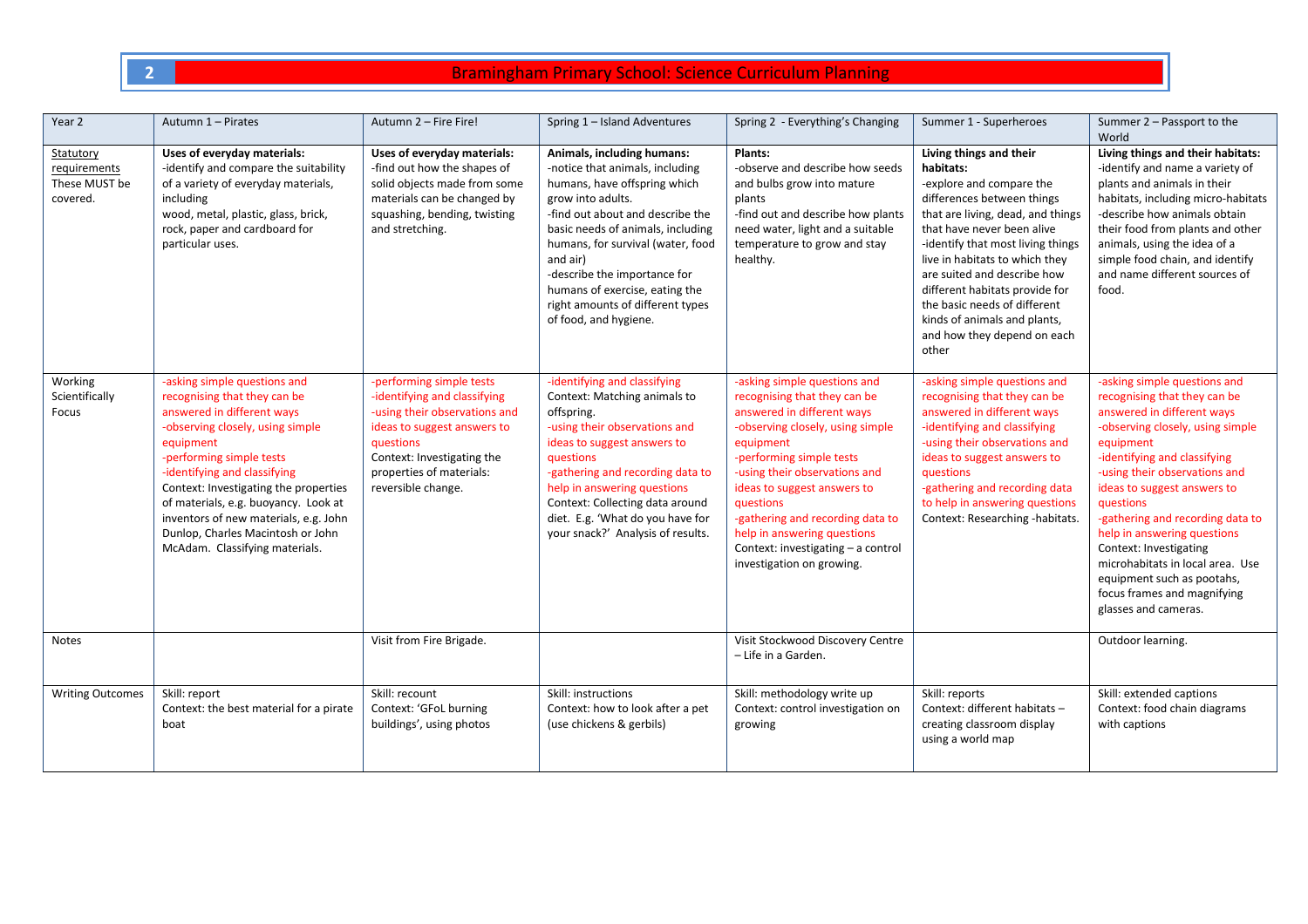| Year 3                                                 | Autumn 1 - Houses and Homes                                                                                                                                                                                                                                                                                                                                                                                                                                                                                                                                                                                                                                                              | Autumn 2 - Time Detectives                                                                                                                                                                                                                                                                                                   | Spring 1 - Mighty Metal                                                                                                                                                                                                                                                                                                                                                                                                                                                                                                                                                                                                                                                              | Spring 2 - On the Move                                                                                                                                                                                                                                                                                                                                                                                                                                                                                                                                                                                                                                                                                                                                 | Summer 1-Caribbean                                                                                                                                                                                                                                                                                                                                                                                                 | Summer 2 - The Wonder of Plants                                                                                                                                                                                                                                                                                                                                                                                                                                                                                                                                                                                                                                                                                                                                                                                                                         |
|--------------------------------------------------------|------------------------------------------------------------------------------------------------------------------------------------------------------------------------------------------------------------------------------------------------------------------------------------------------------------------------------------------------------------------------------------------------------------------------------------------------------------------------------------------------------------------------------------------------------------------------------------------------------------------------------------------------------------------------------------------|------------------------------------------------------------------------------------------------------------------------------------------------------------------------------------------------------------------------------------------------------------------------------------------------------------------------------|--------------------------------------------------------------------------------------------------------------------------------------------------------------------------------------------------------------------------------------------------------------------------------------------------------------------------------------------------------------------------------------------------------------------------------------------------------------------------------------------------------------------------------------------------------------------------------------------------------------------------------------------------------------------------------------|--------------------------------------------------------------------------------------------------------------------------------------------------------------------------------------------------------------------------------------------------------------------------------------------------------------------------------------------------------------------------------------------------------------------------------------------------------------------------------------------------------------------------------------------------------------------------------------------------------------------------------------------------------------------------------------------------------------------------------------------------------|--------------------------------------------------------------------------------------------------------------------------------------------------------------------------------------------------------------------------------------------------------------------------------------------------------------------------------------------------------------------------------------------------------------------|---------------------------------------------------------------------------------------------------------------------------------------------------------------------------------------------------------------------------------------------------------------------------------------------------------------------------------------------------------------------------------------------------------------------------------------------------------------------------------------------------------------------------------------------------------------------------------------------------------------------------------------------------------------------------------------------------------------------------------------------------------------------------------------------------------------------------------------------------------|
| Statutory<br>requirements<br>These MUST be<br>covered. | Light:<br>-recognise that they need light in order to see<br>things and that dark is the absence of light<br>-notice that light is reflected from surfaces<br>-recognise that light from the sun can be<br>dangerous and that there are ways to protect<br>their eyes<br>-recognise that shadows are formed when the<br>light from a light source is blocked by<br>an opaque object<br>-find patterns in the way that the size of<br>shadows change.                                                                                                                                                                                                                                     | Rocks:<br>-describe in simple terms how fossils<br>are formed when things that have<br>lived are trapped within rock.                                                                                                                                                                                                        | Forces and magnets:<br>-compare how things move on different<br>surfaces<br>-notice that some forces need contact<br>between two objects, but magnetic<br>forces can act at a distance<br>-observe how magnets attract or repel<br>each other and attract some materials<br>and not others<br>-compare and group together a variety of<br>everyday materials on the basis of<br>whether they are attracted to a magnet,<br>and identify some magnetic materials<br>-describe magnets as having two poles<br>-predict whether two magnets will<br>attract or repel each other, depending on<br>which poles are facing.                                                                | Sound (Yr 4 unit):<br>-identify how sounds are made,<br>associating some of them with<br>something vibrating<br>-recognise that vibrations from sounds<br>travel through a medium to the ear<br>-find patterns between the pitch of a<br>sound and features of the object that<br>produced it<br>-find patterns between the volume of a<br>sound and the strength of the vibrations<br>that produced it<br>-recognise that sounds get fainter as the<br>distance from the sound source<br>increases.                                                                                                                                                                                                                                                   | Animals, including humans:<br>-identify that animals, including<br>humans, need the right types and<br>amount of nutrition, and that they<br>cannot make their own food; they get<br>nutrition from what they eat<br>-identify that humans and some other<br>animals have skeletons and muscles<br>for support, protection and<br>movement.                                                                        | Plants:<br>-identify and describe the functions of<br>different parts of flowering plants:<br>roots/stem/trunk, leaves and flowers<br>-explore the requirements of plants for<br>life and growth (air, light, water,<br>nutrients from soil, and room to grow)<br>and how they vary from plant to plant<br>-investigate the way in which water is<br>transported within plants<br>-explore the part that flowers play in the<br>life cycle of flowering plants,<br>includingpollination, seed formation and<br>seed dispersal.                                                                                                                                                                                                                                                                                                                          |
| <b>Working Scientifically</b><br>Focus                 | -setting up simple practical enquiries,<br>comparative and fair tests<br>-making systematic and careful observations<br>and, where appropriate, taking accurate<br>measurements using standard units, using a<br>range of equipment, including thermometers<br>and data loggers<br>-recording findings using simple scientific<br>language, drawings, labelled diagrams, keys,<br>bar charts, and tables<br>Context: Investigating opacity - whether light<br>can pass through materials. Measure and<br>record the light beam length. Create a<br>labelled diagram.<br>Context: Investigating shadows. Draw around<br>shadows on the playground. Observe changes<br>throughout the day. | -reporting on findings from enquiries,<br>including oral and written<br>explanations, displays or<br>presentations of results and<br>conclusions<br>-using straightforward scientific<br>evidence to answer questions or to<br>support their findings<br>Context: Writing an explanation of the<br>process of fossilisation. | -asking relevant questions and using<br>different types of scientific enquiries to<br>answer them<br>-setting up simple practical enquiries,<br>comparative and fair tests<br>-making systematic and careful<br>observations<br>-gathering, recording, classifying and<br>presenting data in a variety of ways to<br>help in answering questions<br>-using results to draw simple conclusions,<br>make predictions for new values, suggest<br>improvements and raise further<br><b>auestions</b><br>-using straightforward scientific evidence<br>to answer questions or to support their<br>findings<br>Context: Investigating materials that are<br>magnetic. Focus on prediction. | -asking relevant questions and using<br>different types of scientific enquiries to<br>answer them<br>-setting up simple practical enquiries,<br>comparative and fair tests<br>-making systematic and careful<br>observations and, where appropriate,<br>taking accurate measurements using<br>standard units, using a range of<br>equipment<br>-recording findings using simple scientific<br>language, drawings, labelled diagrams<br>explanations, displays or presentations<br>of results and conclusions<br>-identifying differences, similarities or<br>changes related to simple scientific ideas<br>and processes<br>Context: Investigating sounds: pitch/<br>volume/distance travelled, etc. Fiocus<br>on creating a abelled diagram: the ear. | -reporting on findings from enquiries,<br>including oral and written<br>explanations, displays or<br>presentations of results and<br>conclusions<br>-identifying differences, similarities or<br>changes related to simple scientific<br>ideas and processes<br>-using straightforward scientific<br>evidence to answer questions or to<br>support their findings<br>Context: Researching - diet and<br>nutrition. | -asking relevant questions and using<br>different types of scientific enquiries to<br>answer them<br>-setting up simple practical enquiries,<br>comparative and fair tests<br>-making systematic and careful<br>observations and, where appropriate,<br>taking accurate measurements using<br>standard units, using a range of<br>equipment<br>Context: Investigating plants and water<br>(celery). Investigating - growing.<br>-recording findings using simple scientific<br>language, drawings, labelled diagrams,<br>keys, bar charts, and tables<br>-reporting on findings from enquiries,<br>including oral and written explanations,<br>displays or presentations of results and<br>conclusions<br>-identifying differences, similarities or<br>changes related to simple scientific ideas<br>and processes<br>Context: Studying seed dispersal. |
| Notes                                                  | Look at Sun safety.<br>Outdoor learning.                                                                                                                                                                                                                                                                                                                                                                                                                                                                                                                                                                                                                                                 | Use fossil excavation kits - consider<br>health and safety.<br>Look at real fossils.                                                                                                                                                                                                                                         | Link to recycling.                                                                                                                                                                                                                                                                                                                                                                                                                                                                                                                                                                                                                                                                   | Make a string telephone.                                                                                                                                                                                                                                                                                                                                                                                                                                                                                                                                                                                                                                                                                                                               | Do some cooking/food preparation.                                                                                                                                                                                                                                                                                                                                                                                  | Done as 'trees'.<br>Outdoor learning.<br>Visit woods.                                                                                                                                                                                                                                                                                                                                                                                                                                                                                                                                                                                                                                                                                                                                                                                                   |
| <b>Writing Outcomes</b>                                | Skill: methodology write up<br>Context: shadow investigation (using Peter<br>Pan as stimulus)                                                                                                                                                                                                                                                                                                                                                                                                                                                                                                                                                                                            | Skill: explanation<br>Context: process of fossilisation                                                                                                                                                                                                                                                                      | Skill: rap<br>Context: magnetism                                                                                                                                                                                                                                                                                                                                                                                                                                                                                                                                                                                                                                                     | Skill: onomatopoeic poem<br>Context: sound sources (using 'The<br>Sound Collector' as stimulus                                                                                                                                                                                                                                                                                                                                                                                                                                                                                                                                                                                                                                                         | Skill: recipe<br>Context: designing a healthy, balanced<br>meal                                                                                                                                                                                                                                                                                                                                                    | Skill: script<br>Context: a 'David Attenborough-style'<br>presentation                                                                                                                                                                                                                                                                                                                                                                                                                                                                                                                                                                                                                                                                                                                                                                                  |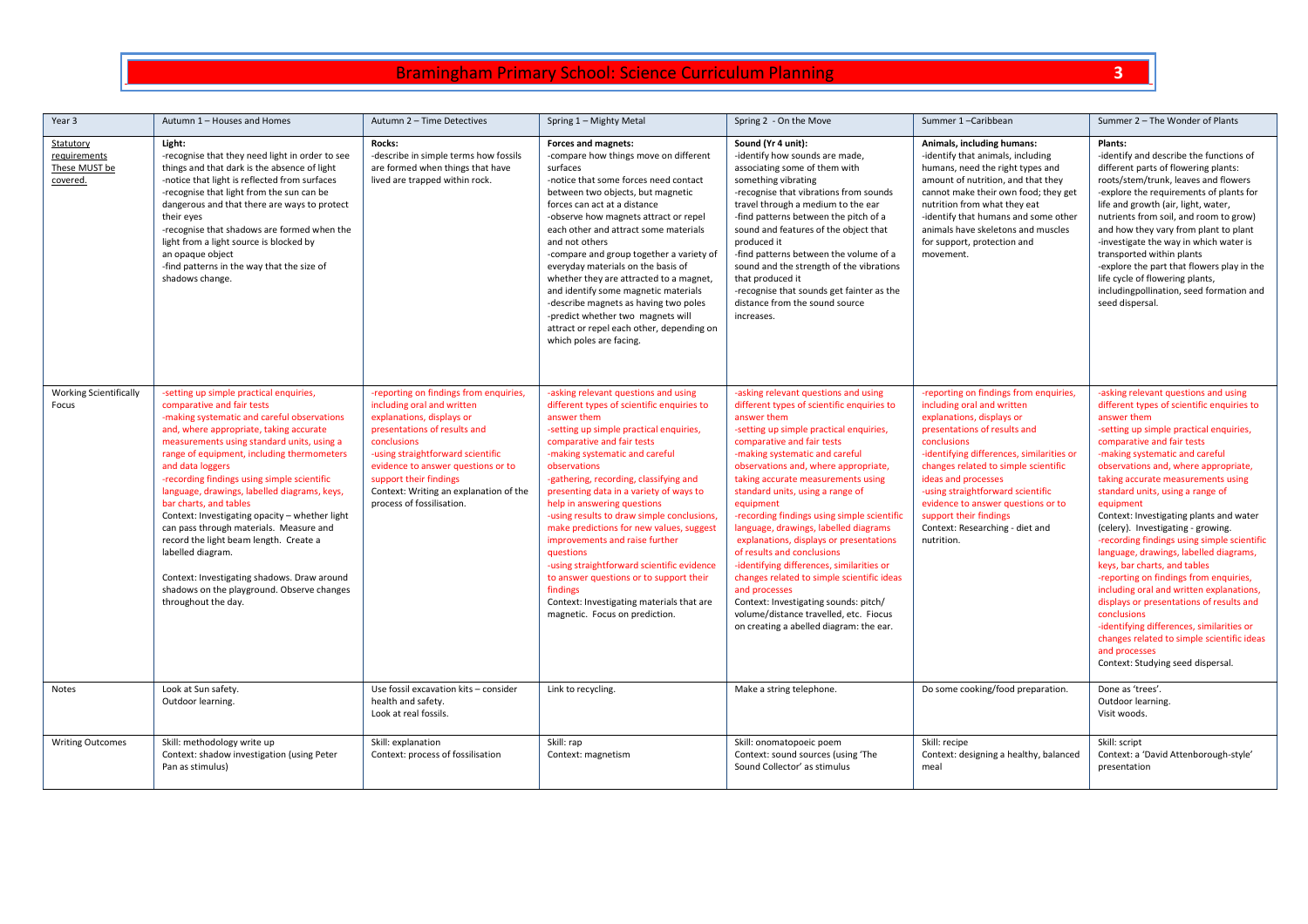| Year 4                                                 | Autumn 1 - Chocolate                                                                                                                                                                                                                                                                                                                                                                                                                | Autumn 2 - Ancient Egypt                                                                                                                                                                                                                                                                                                                                                                                                                                                                        | Spring 1 - Water                                                                                                                                                                                                                                                                                                                                                                                                                                                                                                                                                                                                                                                                                                                                                     | Spring 2 - We've Got the Power                                                                                                                                                                                                                                                                                                                                                                                                                                                                                                                                                                                                                             | Summer 1 - Our Active Planet                                                                                                                                                                                                                                                                                                                                                                                                                                                                                                                                                                                                                                                                                                                                                                             | Summer $2 - By$ the Sea                                                                                                                                                                                                                                                                                                                                                                                                                                                       |
|--------------------------------------------------------|-------------------------------------------------------------------------------------------------------------------------------------------------------------------------------------------------------------------------------------------------------------------------------------------------------------------------------------------------------------------------------------------------------------------------------------|-------------------------------------------------------------------------------------------------------------------------------------------------------------------------------------------------------------------------------------------------------------------------------------------------------------------------------------------------------------------------------------------------------------------------------------------------------------------------------------------------|----------------------------------------------------------------------------------------------------------------------------------------------------------------------------------------------------------------------------------------------------------------------------------------------------------------------------------------------------------------------------------------------------------------------------------------------------------------------------------------------------------------------------------------------------------------------------------------------------------------------------------------------------------------------------------------------------------------------------------------------------------------------|------------------------------------------------------------------------------------------------------------------------------------------------------------------------------------------------------------------------------------------------------------------------------------------------------------------------------------------------------------------------------------------------------------------------------------------------------------------------------------------------------------------------------------------------------------------------------------------------------------------------------------------------------------|----------------------------------------------------------------------------------------------------------------------------------------------------------------------------------------------------------------------------------------------------------------------------------------------------------------------------------------------------------------------------------------------------------------------------------------------------------------------------------------------------------------------------------------------------------------------------------------------------------------------------------------------------------------------------------------------------------------------------------------------------------------------------------------------------------|-------------------------------------------------------------------------------------------------------------------------------------------------------------------------------------------------------------------------------------------------------------------------------------------------------------------------------------------------------------------------------------------------------------------------------------------------------------------------------|
| Statutory<br>requirements<br>These MUST be<br>covered. | Animals, including humans:<br>- identify the different types of teeth in<br>humans and their simple functions                                                                                                                                                                                                                                                                                                                       | Animals, including humans:<br>- describe the simple functions of<br>the basic parts of the digestive<br>system in humans.                                                                                                                                                                                                                                                                                                                                                                       | States of matter:<br>-compare and group materials<br>together, according to whether they<br>are solids, liquids or gases<br>-observe that some materials change<br>state when they are heated or cooled,<br>and<br>measure or research the temperature<br>at which this happens in degrees<br>Celsius (°C)<br>- identify the part played by<br>evaporation and condensation in the<br>water cycle and associate the rate of<br>evaporation with temperature.                                                                                                                                                                                                                                                                                                         | Electricity:<br>-identify common appliances that run<br>on electricity<br>-construct a simple series electrical<br>circuit, identifying and naming its<br>basic parts, including cells, wires,<br>bulbs, switches and buzzers<br>-identify whether or not a lamp will<br>light in a simple series circuit, based<br>on whether or not the lamp is part of<br>a complete loop with a battery<br>-recognise that a switch opens and<br>closes a circuit and associate this with<br>whether or<br>not a lamp lights in a simple series<br>circuit<br>-recognise some common conductors<br>and insulators, and associate metals<br>with being good conductors. | Rocks (Yr 3 unit):<br>-compare and group together<br>different kinds of rocks on the basis of<br>their appearance<br>and simple physical properties<br>-recognise that soils are made from<br>rocks and organic matter.                                                                                                                                                                                                                                                                                                                                                                                                                                                                                                                                                                                  | Living things and their habitats:<br>-recognise that living things can be<br>grouped in a variety of ways<br>-explore and use classification keys to<br>help group, identify and name a<br>variety of living things in their local<br>and wider environment<br>-recognise that environments can<br>change and that this can sometimes<br>pose dangers to living things<br>-construct and interpret a variety of<br>food chains, identifying producers,<br>predators and prey. |
| Working<br><b>Scientifically Focus</b>                 | -asking relevant questions and using<br>different types of scientific enquiries to<br>answer them<br>-setting up simple practical enquiries,<br>comparative and fair tests<br>-making systematic and careful<br>observations and, where appropriate,<br>taking accurate measurements using<br>standard units, using a range of equipment<br>Context: Investigating the effects of<br>substances on teeth (egg shell<br>experiment). | -asking relevant questions and<br>using different types of scientific<br>enquiries to answer them<br>-setting up simple practical<br>enquiries, comparative and fair<br>tests<br>-making systematic and careful<br>-recording findings using simple<br>scientific language, drawings,<br>labelled diagrams, keys, bar charts,<br>and tables<br>-reporting on findings from<br>enquiries, including oral and<br>written explanations<br>Context: Investigating digestion<br>(tights experiment). | -asking relevant questions and using<br>different types of scientific enquiries<br>to answer them<br>-setting up simple practical enquiries,<br>comparative and fair tests<br>-making systematic and careful<br>observations and, where appropriate,<br>taking accurate measurements using<br>standard units, using a range of<br>equipment, including thermometers<br>and data loggers<br>-gathering, recording, classifying and<br>presenting data in a variety of ways to<br>help in answering questions<br>-using results to draw simple<br>conclusions, make predictions for new<br>values, suggest improvements and<br>raise further questions<br>Context: Explaining - the water cycle:<br>children to see demonstrations on<br>evaporation and condensation. | -asking relevant questions and using<br>different types of scientific enquiries<br>to answer them<br>-setting up simple practical enquiries,<br>comparative and fair tests<br>-making systematic and careful<br>observations -gathering, recording,<br>classifying and presenting data in a<br>variety of ways to help in answering<br>questions<br>-recording findings using simple<br>scientific language, drawings, labelled<br>diagrams, keys, bar charts, and tables<br>Context: Asking and answering about<br>circuits: If wewill the? Children to<br>make buzz wire game. Children are to<br>investigate their questions.                           | -making systematic and careful<br>observations and, where appropriate,<br>taking accurate measurements using<br>standard units, using a range of<br>equipment, including thermometers<br>and data loggers<br>-recording findings using simple<br>scientific language, drawings, labelled<br>diagrams, keys, bar charts, and tables<br>-reporting on findings from enquiries,<br>including oral and written<br>explanations, displays or<br>presentations of results and<br>conclusions<br>-identifying differences, similarities or<br>changes related to simple scientific<br>ideas and processes<br>Context: Studying rocks: children are<br>to create labelled diagrams and<br>extended captions. Children are to do<br>comparive writing: the  is, whereas<br>Both the  and  are  Neither<br>nor  is | -asking relevant questions and using<br>different types of scientific enquiries<br>to answer them<br>-gathering, recording, classifying and<br>presenting data in a variety of ways to<br>help in answering questions<br>explanations, displays or<br>presentations of results and<br>conclusions<br>Context: Classifying animals in<br>different ways, e.g. phyla/diet.<br>Children to create dichotomous keys<br>and food chain flow charts.                                |
| Notes                                                  | Outdoor learning.<br>Chocolate workshop.                                                                                                                                                                                                                                                                                                                                                                                            | Visit British Museum.                                                                                                                                                                                                                                                                                                                                                                                                                                                                           |                                                                                                                                                                                                                                                                                                                                                                                                                                                                                                                                                                                                                                                                                                                                                                      | Look at Benjamin Frankllin and<br>Thomas Edison.                                                                                                                                                                                                                                                                                                                                                                                                                                                                                                                                                                                                           | Outdoor learning.                                                                                                                                                                                                                                                                                                                                                                                                                                                                                                                                                                                                                                                                                                                                                                                        | Visit seaside.                                                                                                                                                                                                                                                                                                                                                                                                                                                                |
| <b>Writing Outcomes</b>                                | Skill: poster<br>Context: how to look after your teeth (to<br>display in a dentist's office)                                                                                                                                                                                                                                                                                                                                        | Skill: story<br>Context: the journey of food                                                                                                                                                                                                                                                                                                                                                                                                                                                    | Covered in English - water cycle work                                                                                                                                                                                                                                                                                                                                                                                                                                                                                                                                                                                                                                                                                                                                | Skill: methodology write up<br>Context: electricity investigation                                                                                                                                                                                                                                                                                                                                                                                                                                                                                                                                                                                          | Skill: interactive class display -<br>captions, questions, etc.<br>Context: types of rocks                                                                                                                                                                                                                                                                                                                                                                                                                                                                                                                                                                                                                                                                                                               | Skill: descriptive poem Context:<br>animals, using 'Beast Feast' as<br>stimulus                                                                                                                                                                                                                                                                                                                                                                                               |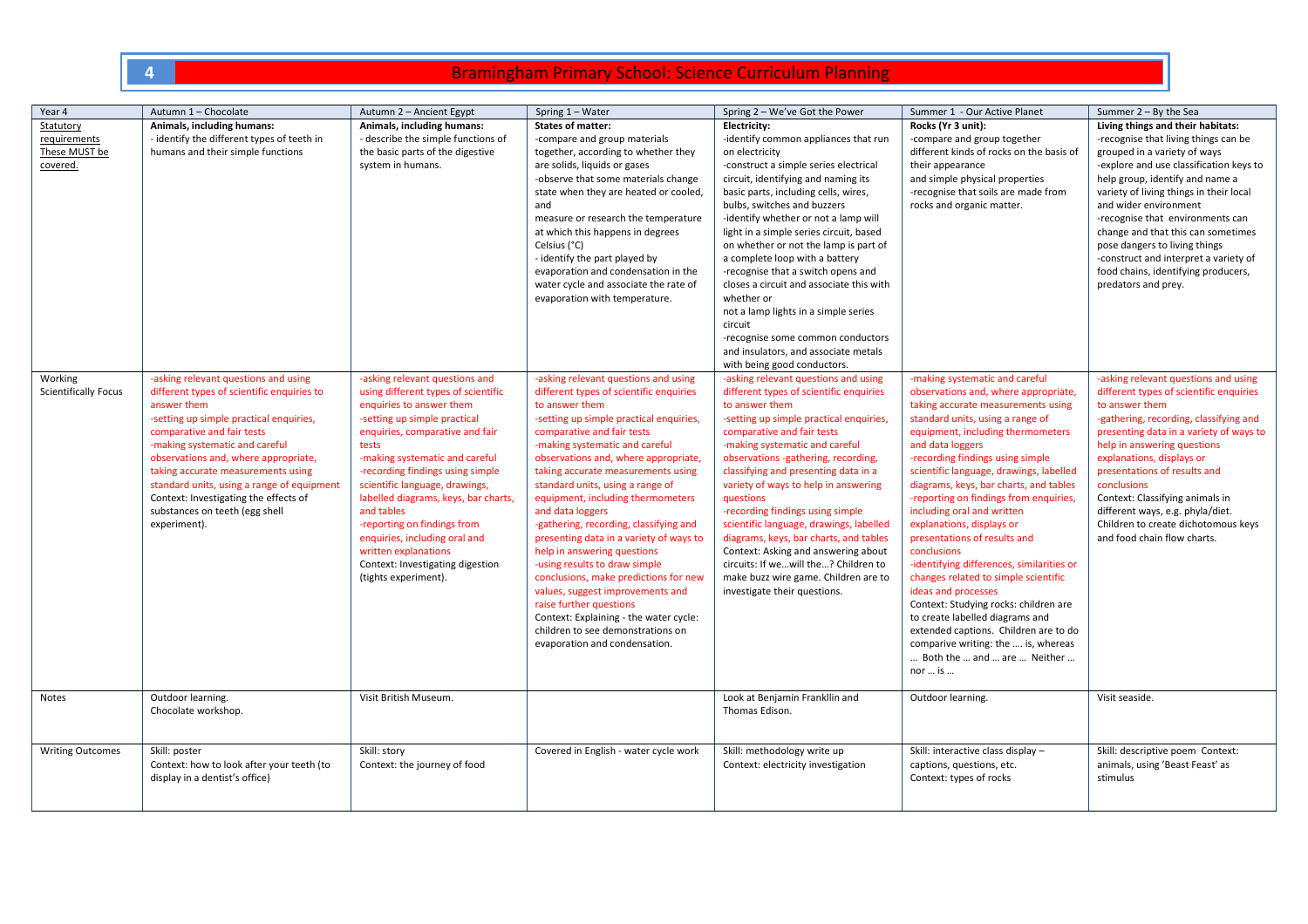| Year 5                        | Autumn 1 - Out of this World                     | Autumn 2 - The Victorians               | Spring 1 - Invaders and Settlers             | Spring 2 - Communication                                                       |                           | Summer 1 - Is It Fair?                                                           | Summer 2 - Change                                 |
|-------------------------------|--------------------------------------------------|-----------------------------------------|----------------------------------------------|--------------------------------------------------------------------------------|---------------------------|----------------------------------------------------------------------------------|---------------------------------------------------|
| Statutory                     | Earth and space:                                 | Light:                                  | Forces:                                      | <b>Properties and changes</b>                                                  |                           | Properties and changes of materials:                                             | Living things and their habitats:                 |
| requirements                  | -describe the movement of the Earth, and         | -use the idea that light travels in     | -identify the effects of air resistance,     | of materials:                                                                  |                           | -know that some materials will dissolve in liquid                                | -describe the differences in the life cycles of a |
| These MUST be                 | other planets, relative to the Sun in the        | straight lines to explain that objects  | water resistance and friction, that act      | -compare and group                                                             |                           | to form a solution, and describe how to recover a                                | mammal, an amphibian, an insect and a bird        |
| covered.                      | solar system                                     | are seen because they give out or       | between moving surfaces.                     | together everyday                                                              | substance from a solution |                                                                                  | -describe the life process of reproduction in     |
|                               | -describe the movement of the Moon relative      | reflect light into the eye              | -recognise that some mechanisms,             | materials on the basis of                                                      |                           | -use knowledge of solids, liquids and gases to                                   | some plants and animals.                          |
|                               | to the Earth                                     | -explain that we see things because     | including levers, pulleys and gears, allow   | their properties,                                                              |                           | decide how mixtures might be                                                     |                                                   |
|                               | -describe the Sun, Earth and Moon as             | light travels from light sources to our | a smaller force to have a greater effect.    | including their hardness,                                                      |                           | separated, including through filtering, sieving and                              | Animals, including humans:                        |
|                               | approximately spherical bodies                   | eyes or from light sources to objects   |                                              | solubility, transparency,                                                      | evaporating               |                                                                                  | -describe the changes as humans develop to        |
|                               | -use the idea of the Earth's rotation to explain | and then to our eyes                    |                                              | conductivity (electrical                                                       |                           | -give reasons, based on evidence from                                            | old age.                                          |
|                               | day and night and the apparent                   | -use the idea that light travels in     |                                              | and thermal), and                                                              |                           | comparative and fair tests, for the particular uses                              |                                                   |
|                               | movement of the sun across the sky               | straight lines to explain why shadows   |                                              | response to magnets                                                            |                           | of everyday materials, including metals, wood                                    |                                                   |
|                               | -explain that unsupported objects fall towards   | have the same shape as the objects      |                                              |                                                                                | and plastic               |                                                                                  |                                                   |
|                               | the Earth because of the force of                | that cast them.                         |                                              |                                                                                |                           | -demonstrate that dissolving, mixing and changes                                 |                                                   |
|                               | gravity acting between the Earth and the         |                                         |                                              |                                                                                |                           | of state are reversible changes                                                  |                                                   |
|                               | falling object.                                  |                                         |                                              |                                                                                |                           | -explain that some changes result in the                                         |                                                   |
|                               |                                                  |                                         |                                              |                                                                                |                           | formation of new materials, and that this kind of                                |                                                   |
|                               |                                                  |                                         |                                              |                                                                                |                           | change is not usually reversible, including                                      |                                                   |
|                               |                                                  |                                         |                                              |                                                                                |                           | changes associated with burning and                                              |                                                   |
|                               |                                                  |                                         |                                              |                                                                                |                           | the action of acid on bicarbonate of soda.                                       |                                                   |
| <b>Working Scientifically</b> | -reporting and presenting findings from          | -planning different types of scientific | -planning different types of scientific      |                                                                                |                           | -planning different types of scientific enquiries to answer questions, including | -reporting and presenting findings from           |
| Focus                         | enquiries, including conclusions, causal         | enquiries to answer questions,          | enquiries to answer questions, including     | recognising and controlling variables where necessary                          |                           |                                                                                  | enquiries, including conclusions, causal          |
|                               | relationships and explanations of and degree     | including recognising and controlling   | recognising and controlling variables        |                                                                                |                           | -taking measurements, using a range of scientific equipment, with increasing     | relationships and explanations of and degree      |
|                               | of trust in results, in oral and written forms   | variables where necessary               | where necessary                              | accuracy and precision, taking repeat readings when appropriate                |                           |                                                                                  | of trust in results, in oral and written forms    |
|                               | such as displays and other presentations         | -taking measurements, using a range     | -taking measurements, using a range of       |                                                                                |                           | -recording data and results of increasing complexity using scientific diagrams   | such as displays and other presentations          |
|                               | -identifying scientific evidence that has been   | of scientific equipment, with           | scientific equipment, with increasing        | and labels, classification keys, tables, scatter graphs, bar and line graphs   |                           |                                                                                  | -identifying scientific evidence that has been    |
|                               | used to support or refute ideas or arguments     | increasing accuracy and precision,      | accuracy and precision, taking repeat        | -using test results to make predictions to set up further comparative and fair |                           | used to support or refute ideas or arguments.                                    |                                                   |
|                               | Context: Considering the work of scientists      | taking repeat readings when             | readings when appropriate                    | tests                                                                          |                           |                                                                                  | Context: Presenting and explaining life cyles.    |
|                               | such as Copernicus. Discuss evidence for         | appropriate                             | -recording data and results of increasing    |                                                                                |                           | Context: Investigating properties. Children to sort and and classify materials,  | Making comparisons between phyla.                 |
|                               | geocentric/heliocentric models of Solar          | -using test results to make predictions | complexity using scientific diagrams and     |                                                                                |                           | having investigated their properties. Investigation: How can we keep our food    |                                                   |
|                               | System. Look at how views change, as we          | to set up further comparative and fair  | labels, classification keys, tables, scatter | cool?                                                                          |                           |                                                                                  |                                                   |
|                               | become better informed.                          | tests                                   | graphs, bar and line graphs                  |                                                                                |                           |                                                                                  |                                                   |
|                               |                                                  | Context: Looking at rainbows and        | -using test results to make predictions to   |                                                                                |                           | Investigating separating mixtures/suspensions/solutions. Observation of          |                                                   |
|                               |                                                  | colours on soap bubbles. Looking at     | set up further comparative and fair tests    |                                                                                |                           | irreversible changes: vinegar and milk/vinegar and bicarbonate of soda. A        |                                                   |
|                               |                                                  | prisms. Investigating                   | Context: Invesigating forces:                | focus on explaining processes.                                                 |                           |                                                                                  |                                                   |
|                               |                                                  | chromatography.                         | parachutes/marble through a liquid, etc.     |                                                                                |                           |                                                                                  |                                                   |
|                               |                                                  |                                         | A focus on fair testing, predictions and     |                                                                                |                           |                                                                                  |                                                   |
|                               | Visit National Space Centre.                     |                                         | conclusions.                                 |                                                                                |                           |                                                                                  | Study animal behaviourists, for example,          |
| Notes                         |                                                  |                                         |                                              |                                                                                |                           | Explore ir/reversible changes and<br>how chemists create new                     | David Attenborough and Jane Goodall.              |
|                               |                                                  |                                         |                                              |                                                                                |                           | materials, for example, Spencer                                                  | Visit Kew Gardens.                                |
|                               |                                                  |                                         |                                              |                                                                                |                           | Silver, who invented the glue for                                                |                                                   |
|                               |                                                  |                                         |                                              |                                                                                |                           | sticky notes or Ruth Benerito,                                                   | Links to PSCHE/Sex Education.                     |
|                               |                                                  |                                         |                                              |                                                                                |                           | who invented wrinkle-free                                                        |                                                   |
|                               |                                                  |                                         |                                              |                                                                                |                           | cotton.                                                                          |                                                   |
|                               |                                                  |                                         |                                              |                                                                                |                           | Visit E-Learning Centre.                                                         |                                                   |
|                               |                                                  |                                         |                                              |                                                                                |                           |                                                                                  |                                                   |
| <b>Writing Outcomes</b>       | Skill: fact files                                | Skill: cartoon strips - call outs, etc. | Skill: labelled diagrams with written        | Skill: haikus                                                                  |                           | Skill: instructions                                                              | Skill: letters                                    |
|                               | Context: planets (covered in English)            | Context: light concept cartoons         | explanations                                 | Context: states of matter: solids, liquids                                     |                           | Context: how to separate                                                         | Context: agony aunt (changes and puberty)         |
|                               |                                                  |                                         | Context: forces                              | and gases/properties                                                           |                           | materials mixed up in a delivery                                                 |                                                   |
|                               |                                                  |                                         |                                              |                                                                                |                           |                                                                                  |                                                   |